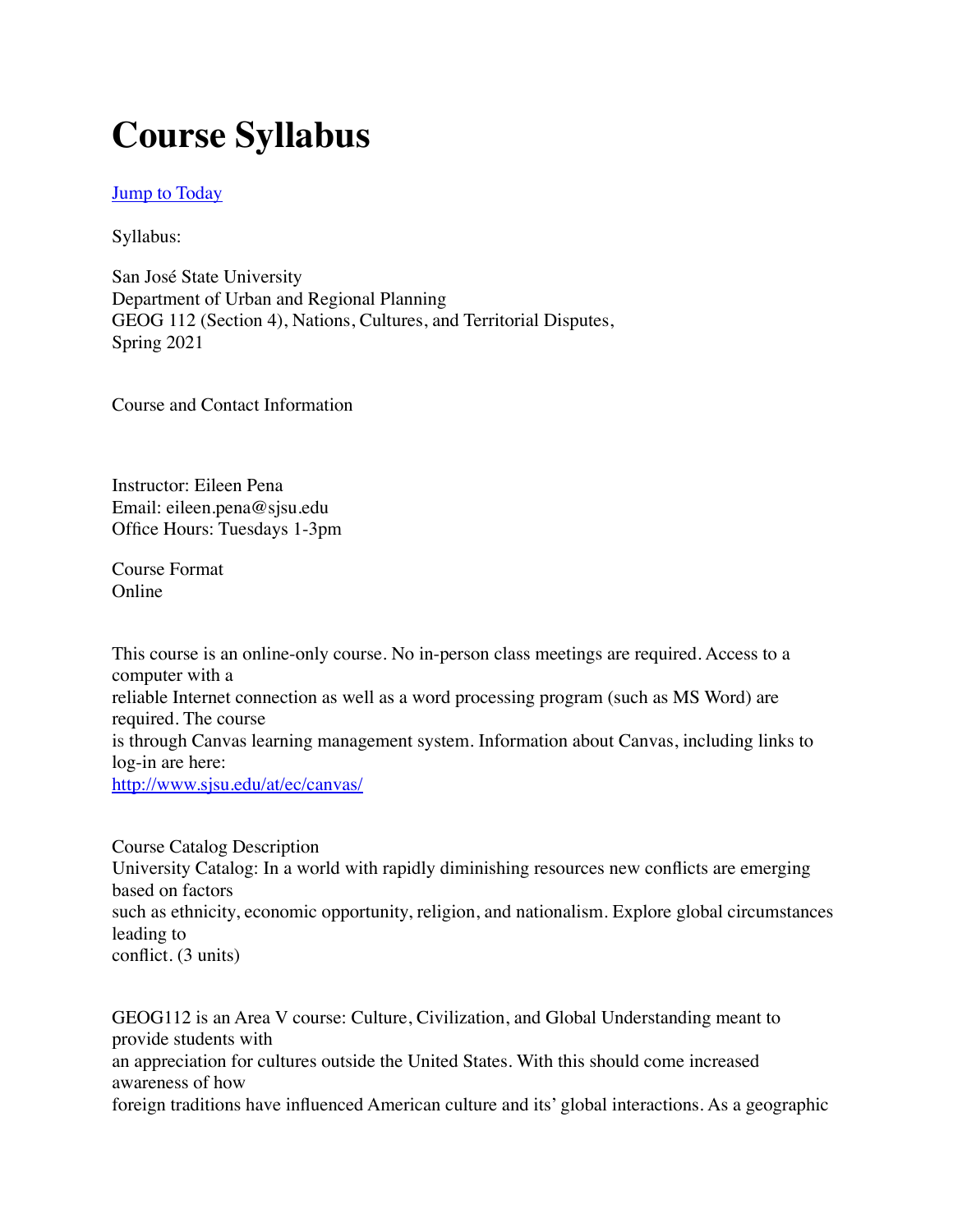survey of pressing contemporary issues – in politics, economy, security, and human-environmental impact - course readings, documentary films, video clips, and discussions will be used to gain greater understanding of complex problems. Students will hone critical, relational, and contextual thinking and be expected to communicate independent views effectively, particularly in written format.

Instructor: Eileen Peña Office Location: Online due to pandemic Email: eileen.pena@sjsu.edu Office Hours: Tuesdays 1-4pm online and phone or Zoom - other days and times available by appointment Class Days/Time: Online

Classroom: Online through Canvas https://sjsu.instructure.com/ Prerequisites: Passage of the Writing Skills Test (WST) or ENGL/LLD 100A with a C or better, completion of Core General Education, and upper division standing (60 units). Completion of, or co-registration in, 100W is strongly recommended

GE/SJSU Studies Category: Area V: Culture, Civil & Global Understanding Nations, Cultures, and Territorial Disputes, GEOG 112, Spring 2021 Page 1 of 8 General Education Learning Outcomes (GELO)

Upon successful completion of this GE course, students will be able to:

• GELO 1 Compare systematically the ideas, values, images, cultural artifacts, economic structures,

technological developments, and/or attitudes of people from more than one culture outside the U.S.

Students will demonstrate understanding through weekly written online forum responses and threaded

discussions. Students will further critically compare these concepts in a written review article. • GELO 2 Identify the historic context of ideas and cultural traditions outside the U.S., and how they have

influenced American culture.

In addition to the weekly written online forum responses and threaded discussions, students will specifically address this in written essays pertaining to documentary films and/or video clips shown this term.

Students will synthesize the breadth of their understanding in a final exam essay.

• GELO 3 Explain how a culture outside the U.S. has changed in response to internal and external pressures.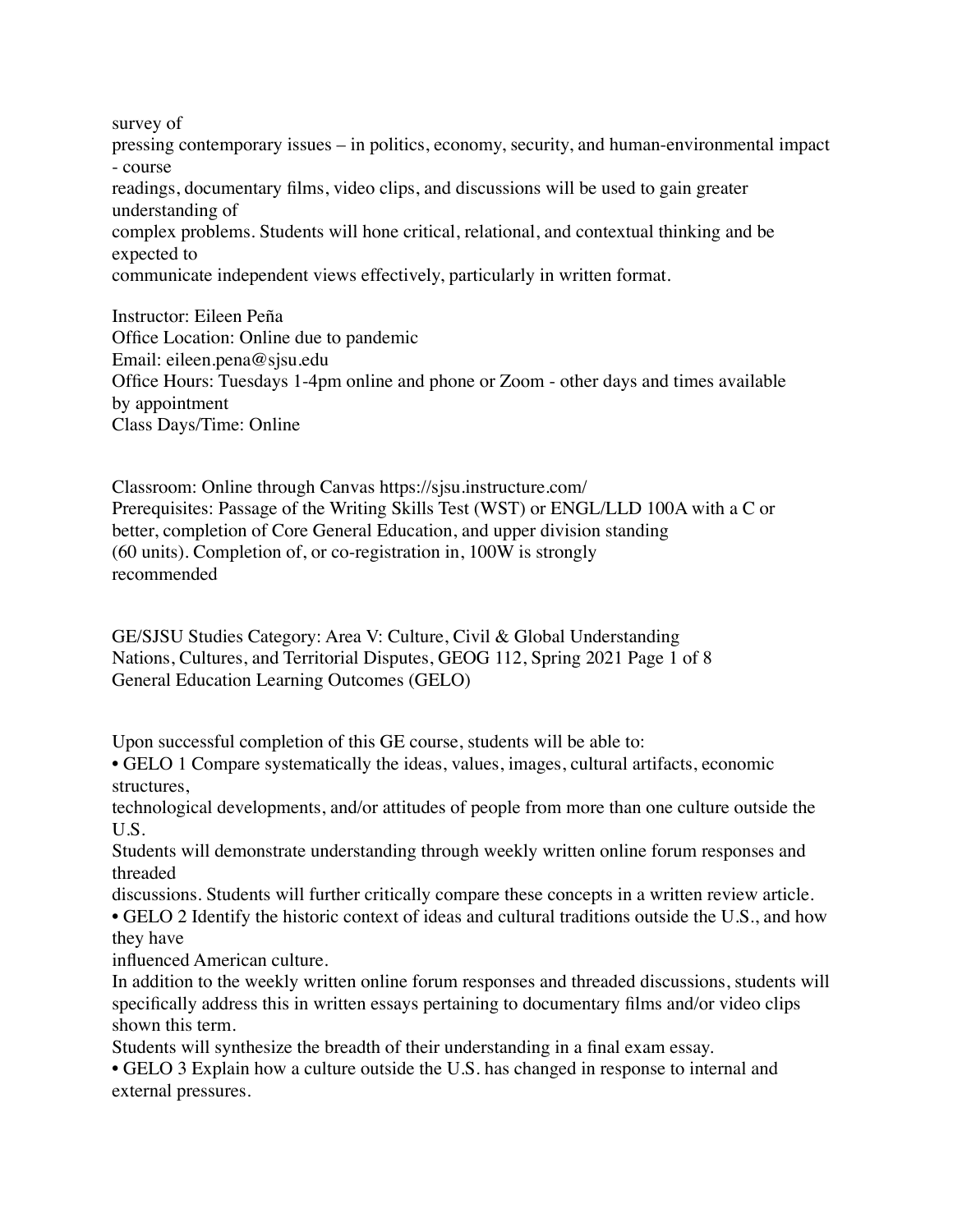Students, in a small group format, will facilitate online discussions covering cultural changes and pressures beyond U.S. borders.

Course Learning Outcomes (CLO)

Upon successful completion of this course, students will be able to:

1. Locate and identify every country in the world on an online map.

2. Demonstrate their ability to research a geography-related topic via an essay assignment.

3. Demonstrate their knowledge of culture and some other traits of the various world regions and topics

via online quizzes and/or essay assignments.

Required Texts/Materials

Textbook

No textbook is required for this course. All materials will be delivered online though Canvas. Other technology requirements / equipment / material

Access to a computer and reliable Internet source as well as a word processing program (such as Microsoft

Word) are required.

Course Requirements and Assignments

Assignments including quizzes and exams will not be accepted late. Students must work ahead of the due dates

to complete the work and allow for any potential issues at the last minute. It is suggested that students have a

readily available back-up computer and Internet source such as the library or a friend's computer to use in case

theirs is not working.

Success in this course is based on the expectation that students will spend, for each unit of credit, a minimum of

45 hours over the length of the course (normally three hours per unit per week) for instruction, preparation/

studying, or course related activities, including but not limited to internships, labs, and clinical practica. Other

course structures will have equivalent workload expectations as described in the syllabus. Nations, Cultures, and Territorial Disputes, GEOG 112, Spring 2021 Page 2 of 8

For more information see: University Syllabus Policy S16-9 at http://www.sjsu.edu/senate/docs/ S16-9.pdf.

Course Requirements and Assignments

**Assignments will not be accepted late.** Students must work ahead of time to complete the assignment and allow

for any potential issues at the last minute. It is suggested that student's have a readily available back-up

computer and Internet source such as the library or a friend's computer to use in case theirs is not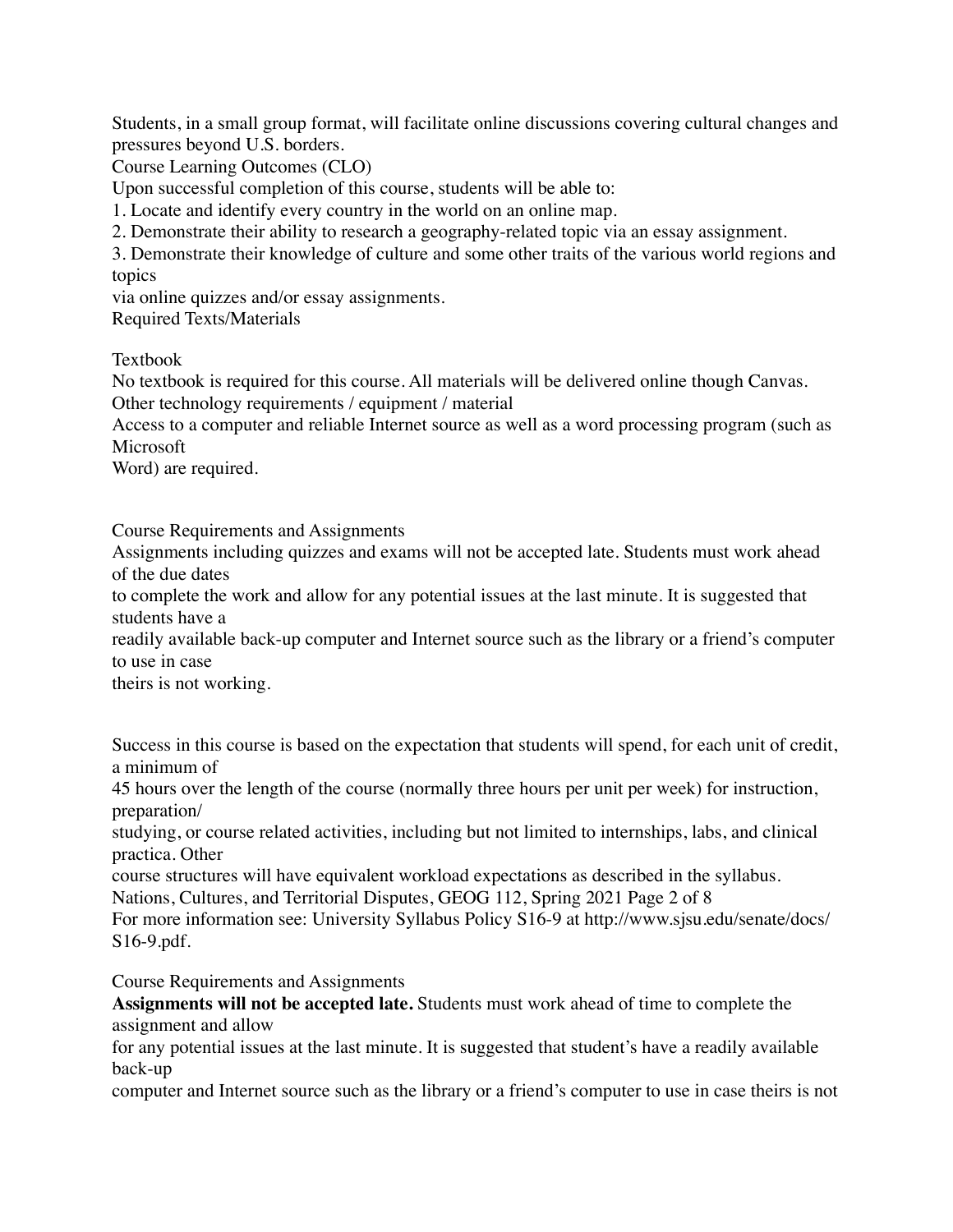working.

SJSU classes are designed such that in order to be successful, it is expected that students will spend a minimum

of forty-five hours for each unit of credit (normally three hours per unit per week), including preparing for class,

participating in course activities, completing assignments, and so on. More details about student workload can

be found in University Policy S12-3 at http://www.sjsu.edu/senate/docs/S12-3.pdf.

Final Examination or Evaluation The final exam will be online and based on course materials.

Grading Information 10 Extra Credit points also possible. See the Canvas classroom for details. Determination of Grades Final letter grades will be based on the grading scale below: This course must be passed with a C or better as a CSU graduation requirement.

Introduction post 10 points Midterm exam 100 points Chapter quizzes (14 worth 10 points each) 140 points Map Assignments (15 worth 10 points each) 150 points Final Exam (not cumulative) 100 points Total points available 500 points Total Points Letter Grade 475-500 A 450- 474 A-435-449 B+ 415-434 B 400-414 B-365-399 C+ 335-364 C 300-334 C-285-299 D+ 250-284 D Less than 250 F

Nations, Cultures, and Territorial Disputes, GEOG 112, Spring 2021 Page 3 of 8 Classroom Protocol

Generally, in an online course, there is much less room for undesirable classroom behavior (such as

inappropriate cell phone use, etc.). However, mature and respectful behavior is still required in all

communications such as discussion forums and other methods of communication – directed both to fellow

classmates as well as the instructor. Disrespectful or inappropriate behavior will be handled first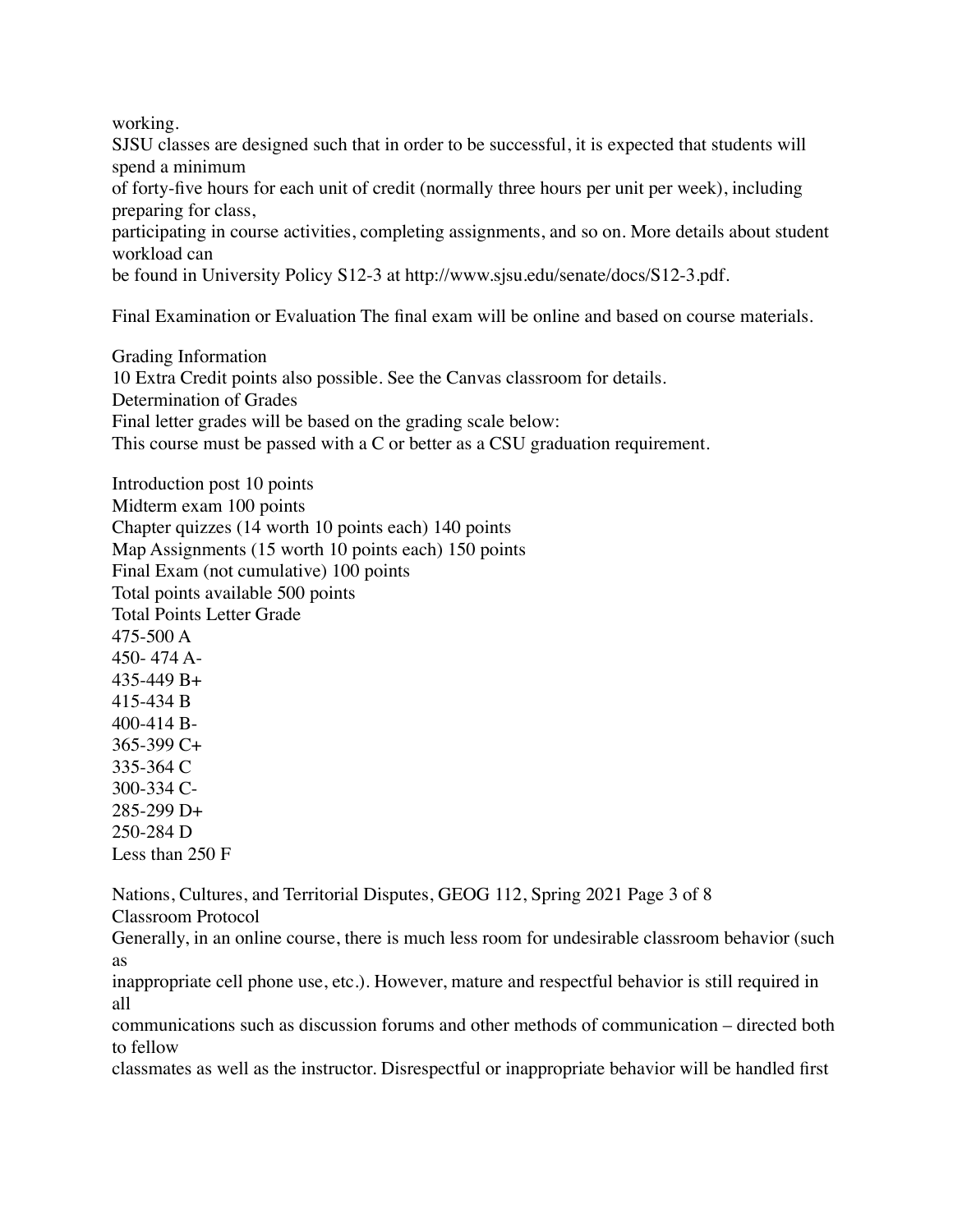by the

instructor and secondarily by the college, as necessary.

General Expectations, Rights and Responsibilities of the Student As members of the academic community, students accept both the rights and responsibilities incumbent upon all

members of the institution. Students are encouraged to familiarize themselves with SJSU's policies and

practices pertaining to the procedures to follow if and when questions or concerns about a class arises. To learn

important campus information, view University Policy S16-15 and SJSU current semester's Policies and

Procedures. In general, it is recommended that students begin by seeking clarification or discussing concerns

with their instructor. If such conversation is not possible, or if it does not address the issue, it is recommended

that the student contact the Department Chair as the next step.

Workload and Credit Hour Requirements

Success in this course is based on the expectation that students will spend, for each unit of credit, a minimum of

45 hours over the length of the course (normally 3 hours per unit per week with 1 of the hours used for lecture)

for instruction or preparation/studying or course related activities including but not limited to internships, labs,

clinical practice. Other course structures will have equivalent workload expectations as described in the

syllabus.

Attendance and Participation

Attendance per se shall not be used as a criterion for grading. However, students are expected to attend all

meetings for the courses in which they are enrolled as they are responsible for material discussed therein, and

active participation is frequently essential to ensure maximum benefit to all class members. In some cases,

attendance is fundamental to course objectives; for example, students may be required to interact with others in

the class. Attendance is the responsibility of the student. Participation may be used as a criterion for grading

when the parameters and their evaluation are clearly defined in the course syllabus and the percentage of the

overall grade is stated. The full policy language can be found at http://www.sjsu.edu/senate/docs/ F15-3.pdf

Timely Feedback on Class Assignments

Per University Policy F13-1, all students have the right, within a reasonable time, to know their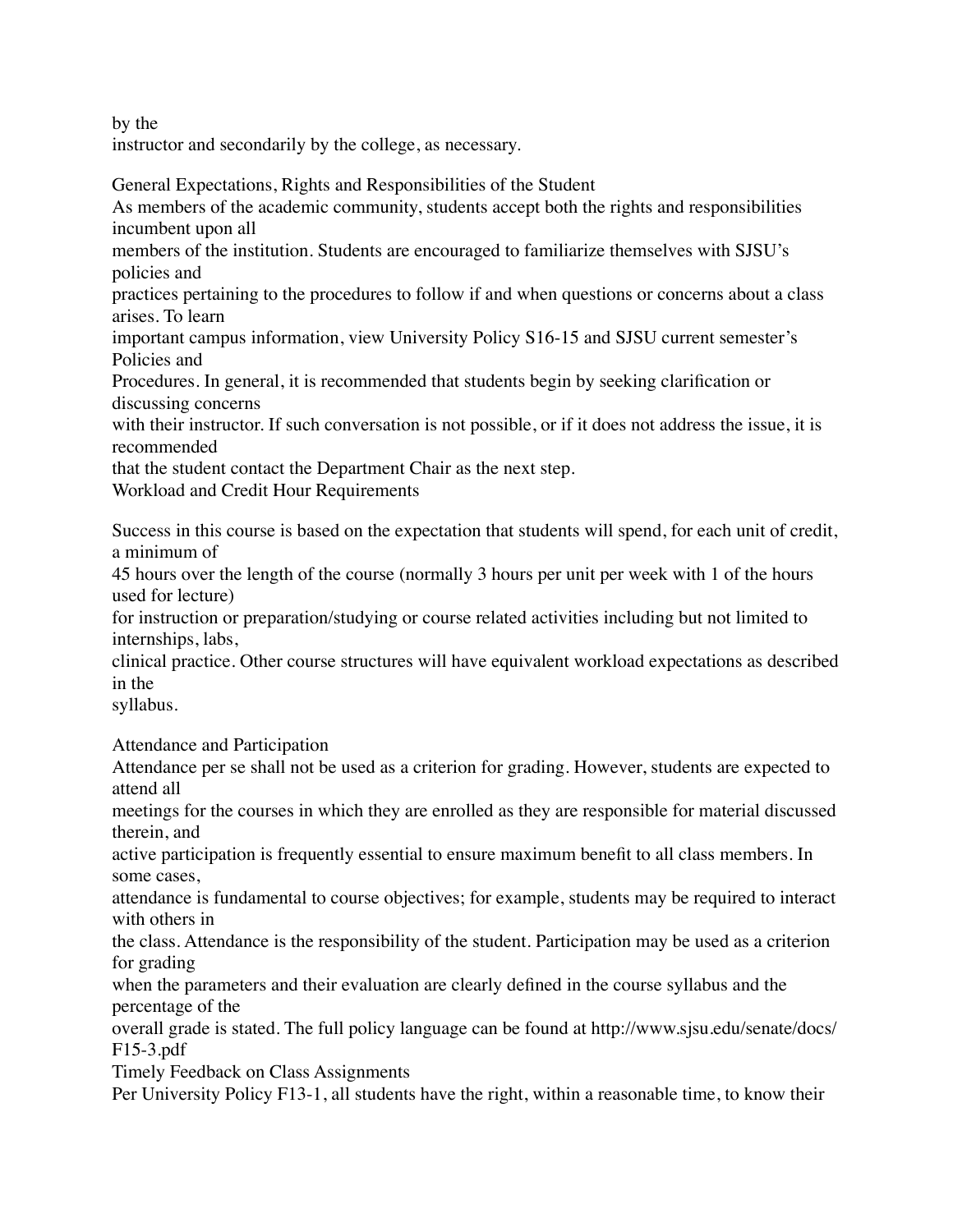academic scores, to review their grade-dependent work, and to be provided with explanations for the determination of their course grades.

Accommodation to Students' Religious Holidays

University Policy S14-7 states that San José State University shall provide accommodation on any graded class

work or activities for students wishing to observe religious holidays when such observances require students to

be absent from class. It is the responsibility of the student to inform the instructor, in writing, about such

holidays before the add deadline at the start of each semester. If such holidays occur before the add deadline, the

student must notify the instructor, in writing, at least three days before the date that he/she will be absent. It is

the responsibility of the instructor to make every reasonable effort to honor the student request without penalty,

and of the student to make up the work missed.

Nations, Cultures, and Territorial Disputes, GEOG 112, Spring 2021 Page 4 of 8

Dropping and Adding

Students are responsible for understanding the policies and procedures about add/drop, grade forgiveness, etc.

Add/drop deadlines can be found on the current academic year calendars document on the Academic Calendars

webpage. Students should be aware of the current deadlines and penalties for dropping classes (Late Drop

Information).

Information about the latest changes and news is available at the Advising Hub.

Consent for Recording of Class and Public Sharing of Instructor Material

University Policy S12-7, requires students to obtain instructor's permission to record the course and the

following items to be included in the syllabus:

◦ "Common courtesy and professional behavior dictate that you notify someone when you are recording him/her. You must obtain the instructor's permission to make audio or video recordings in this class. Such permission allows the recordings to be used for your private, study purposes only. The recordings are the intellectual property of the instructor; you have not been given any rights to reproduce or distribute the material."

 $\circ$  It is suggested that the greensheet include the instructor's process for granting permission, whether in writing or orally and whether for the whole semester or on a class by class basis.

◦ In classes where active participation of students or guests may be on the recording, permission of

those students or guests should be obtained as well.

◦ "Course material developed by the instructor is the intellectual property of the instructor and cannot be shared publicly without his/her approval. You may not publicly share or upload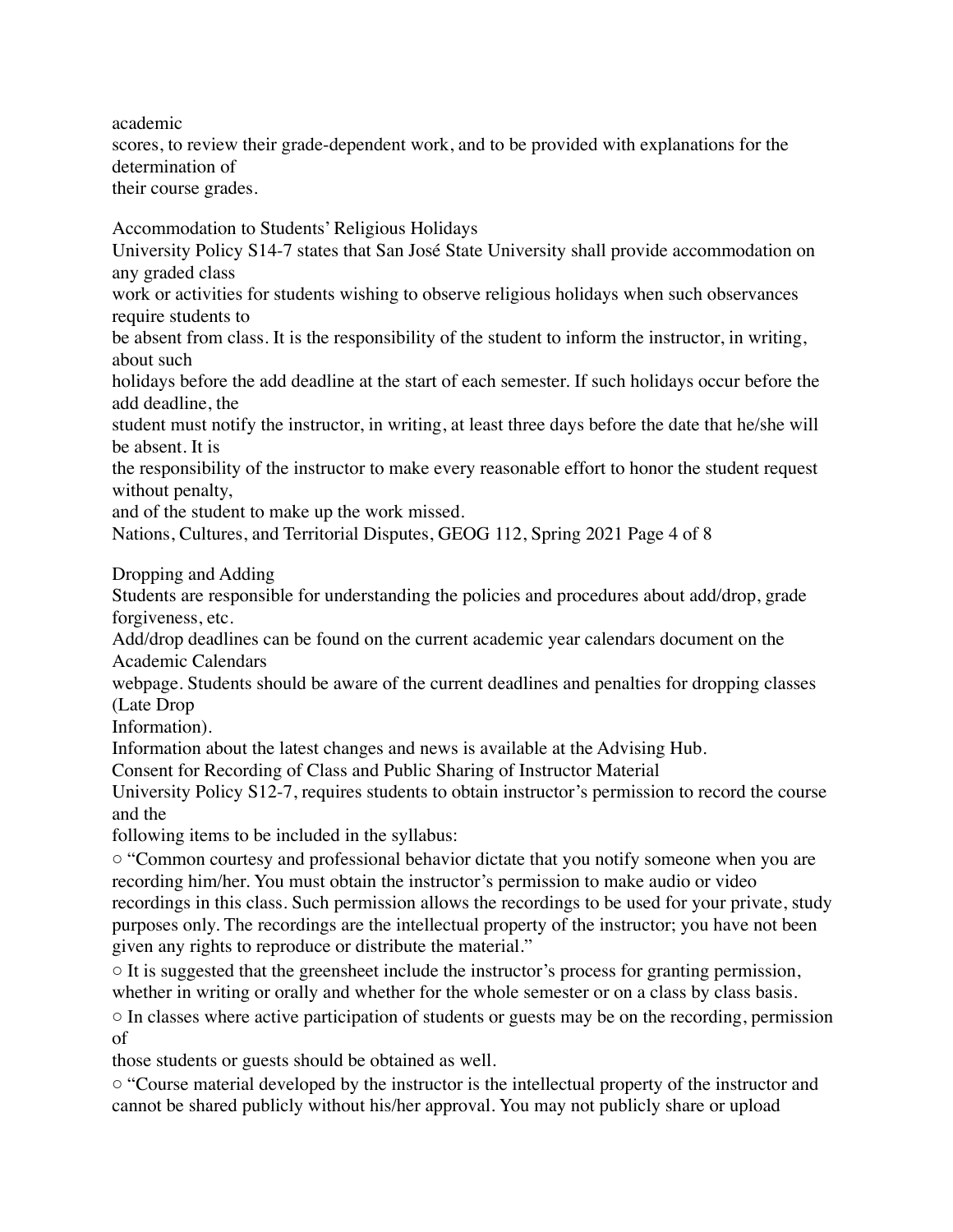instructor generated material for this course such as exam questions, lecture notes, or homework solutions without instructor consent."

Academic Integrity

Your commitment, as a student, to learning is evidenced by your enrollment at San Jose State University. The

University Academic Integrity Policy F15-7 requires you to be honest in all your academic course work. Faculty

members are required to report all infractions to the office of Student Conduct and Ethical Development. Visit

the Student Conduct and Ethical Development website for more information.

Campus Policy in Compliance with the American Disabilities Act

If you need course adaptations or accommodations because of a disability, or if you need to make special

arrangements in case the building must be evacuated, please make an appointment with me as soon as possible,

or see me during office hours. Presidential Directive 97-03 requires that students with disabilities requesting

accommodations must register with the Accessible Education Center (AEC) to establish a record of their

disability.

Student Technology Resources

Computer labs and other resources for student use are available in:

◦ Associated Students Print & Technology Center at http://as.sjsu.edu/asptc/index.jsp on the Student Union (East Wing 2nd floor Suite 2600)

◦ The Spartan Floor at the King Library at https://library.sjsu.edu/services/services

◦ Student Computing Services at https://library.sjsu.edu/student-computing-services/

studentcomputing-

services-center

◦ Computers at the Martin Luther King Library for public at large at https://www.sjpl.org/ wireless

◦ Additional computer labs may be available in your department/college

Nations, Cultures, and Territorial Disputes, GEOG 112, Spring 2021 Page 5 of 8

A wide variety of audio-visual equipment is available for student checkout from Collaboration & Academic

Technology Services located in IRC Building. These items include DV and HD digital camcorders; digital still

cameras; video, slide and overhead projectors; DVD, CD, and audiotape players; sound systems, wireless

microphones, projection screens and monitors.

### SJSU Peer Connections

Peer Connections' free tutoring and mentoring is designed to assist students in the development of their full

academic potential and to inspire them to become independent learners. Peer Connections tutors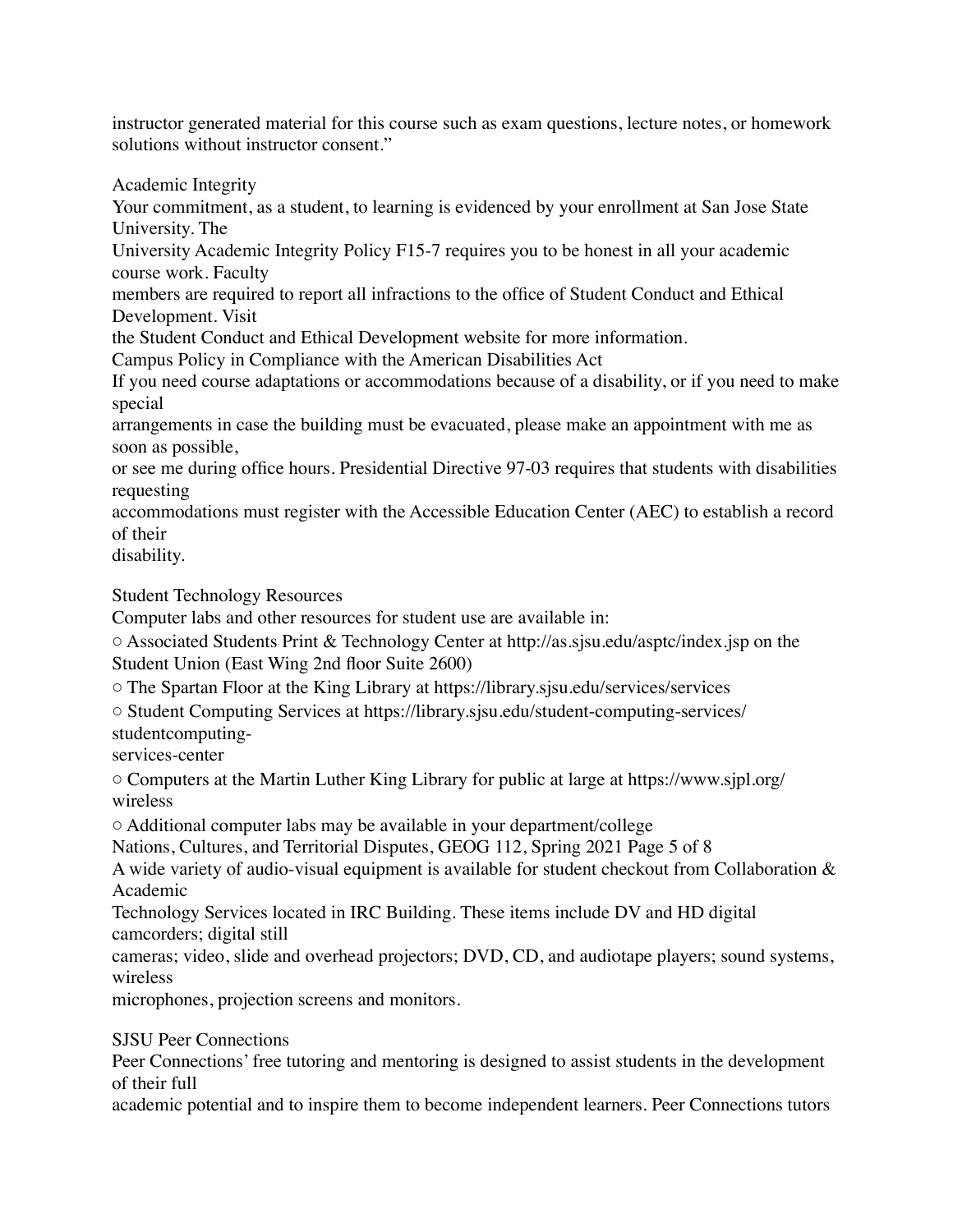are trained to

provide content-based tutoring in many lower division courses (some upper division) as well as writing and

study skills assistance. Small group and individual tutoring are available. Peer Connections mentors are trained

to provide support and resources in navigating the college experience. This support includes assistance in

learning strategies and techniques on how to be a successful student. Peer Connections has a learning

commons, desktop computers, and success workshops on a wide variety of topics. For more information

on services, hours, locations, or a list of current workshops, please visit Peer Connections website at http://

peerconnections.sjsu.edu for more information.

SJSU Writing Center

The San José State University Writing Center offers a variety of resources to help students become better

writers, and all of our services are free for SJSU students. Our mission is to enhance the writing skills of SJSU

students so they can communicate clearly in any setting (informal, academic, or professional). We accomplish

this goal through creating original writing resources, offering workshops, and conducting oneon-one and smallgroup

tutoring sessions.

The SJSU Writing Center has two locations: We conduct drop-in tutoring sessions in Clark Hall, Suite 126; we

conduct scheduled appointments on the second floor of the MLK Library. All our writing tutors have gone

through a rigorous hiring process, and they are well trained to assist all students at all levels within all

disciplines to become better writers. In addition to tutoring services, the Writing Center also offers workshops

every semester on a variety of writing topics. To make an appointment or to refer to the numerous online

resources offered through the Writing Center, visit the Writing Center website at http:// www.sjsu.edu/

writingcenter.

SJSU Counseling and Psychological Services

The SJSU Counseling and Psychological Services is located on the corner of 7th Street and San Carlos in the

new Student Wellness Center, Room 300B. Professional psychologists, social workers, and counselors are

available to provide confidential consultations on issues of student mental health, campus climate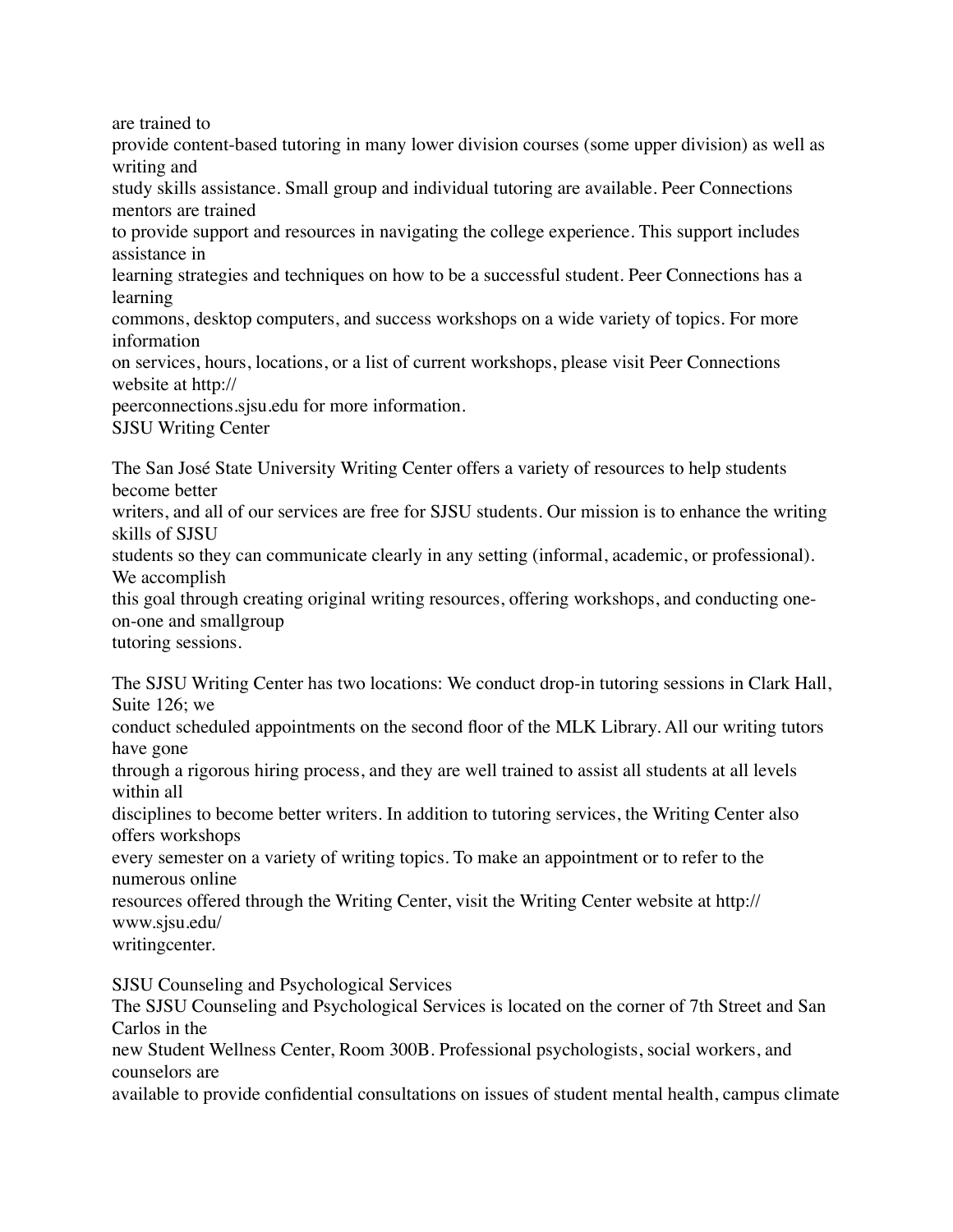or

psychological and academic issues on an individual, couple, or group basis. To schedule an appointment or

learn more information, visit Counseling and Psychological Services website at http:// www.sjsu.edu/counseling

Nations, Cultures, and Territorial Disputes, GEOG 112, Spring 2021 Page 6 of 8 Geography 112 / Nations, Cultures, and Territorial Disputes, Spring 2021, Course Schedule Nations, Cultures, and Territorial Disputes, GEOG 112, Spring 2021 Page 7 of 8 Week Date Topics, Readings, Assignments, Deadlines 1 1/27-1/31 Introduction to Nations, Cultures, and Territorial Disputes: What and Where? Intro post, quiz, 2 map activities 2 2/1-2/7 United States Political Overview: Here We Are! Quiz, map activity 3 2/8-2/14 Global Political Overview: What in the World? Quiz, map activity 4 2/15-2/21 Chile Political Overview: Patagonia and Empeñadas Quiz, map activity 5 2/22-2/28 Europe Overview: Brexit and Backpacking Quiz, map activity 6 3/1-3/7 Student Questions Module: Ask a Question, Answer a Question Quiz, map activity 7 3/8-3/14 American Influences on Other Cultures: Hollywood and Levis Jeans Quiz, map activity 8 3/15-3/21 International Shipping Industry: Your Amazon Package Has Been Delivered Quiz, map activity 9 3/22-3/28 Midterm Exam Online - Open Monday-Sunday (Closes Sunday 11:59pm) 10 3/29-4/4 Spring Recess - no class assignments this week 12 4/5-4/11 Other Cultures Influences on America: Saris and Sombreros Quiz, map activity 13 4/12-4/18 Global Water Issues Overview: Smartwater and the Great Thirst Quiz, Map activity 14 4/19-4/25 World Heritage Sites: Yosemite and The Taj Mahal Quiz, map activity 15 4/26-5/2 Mexico Overview: The Geography of Tequila Quiz, map activity 16 5/3-5/9 Japan Overview: Ramen, Anime, and Santaku Quiz, map activity 17 5/10-5/16 Last week of class - Keeping Geography in Your Life Quiz, map activity 18 5/17-5/23 Final Exam Online - Open Monday-Sunday (Closes Sunday 11:59pm) Nations, Cultures, and Territorial Disputes, GEOG 112, Spring 2021 Page 8 of 8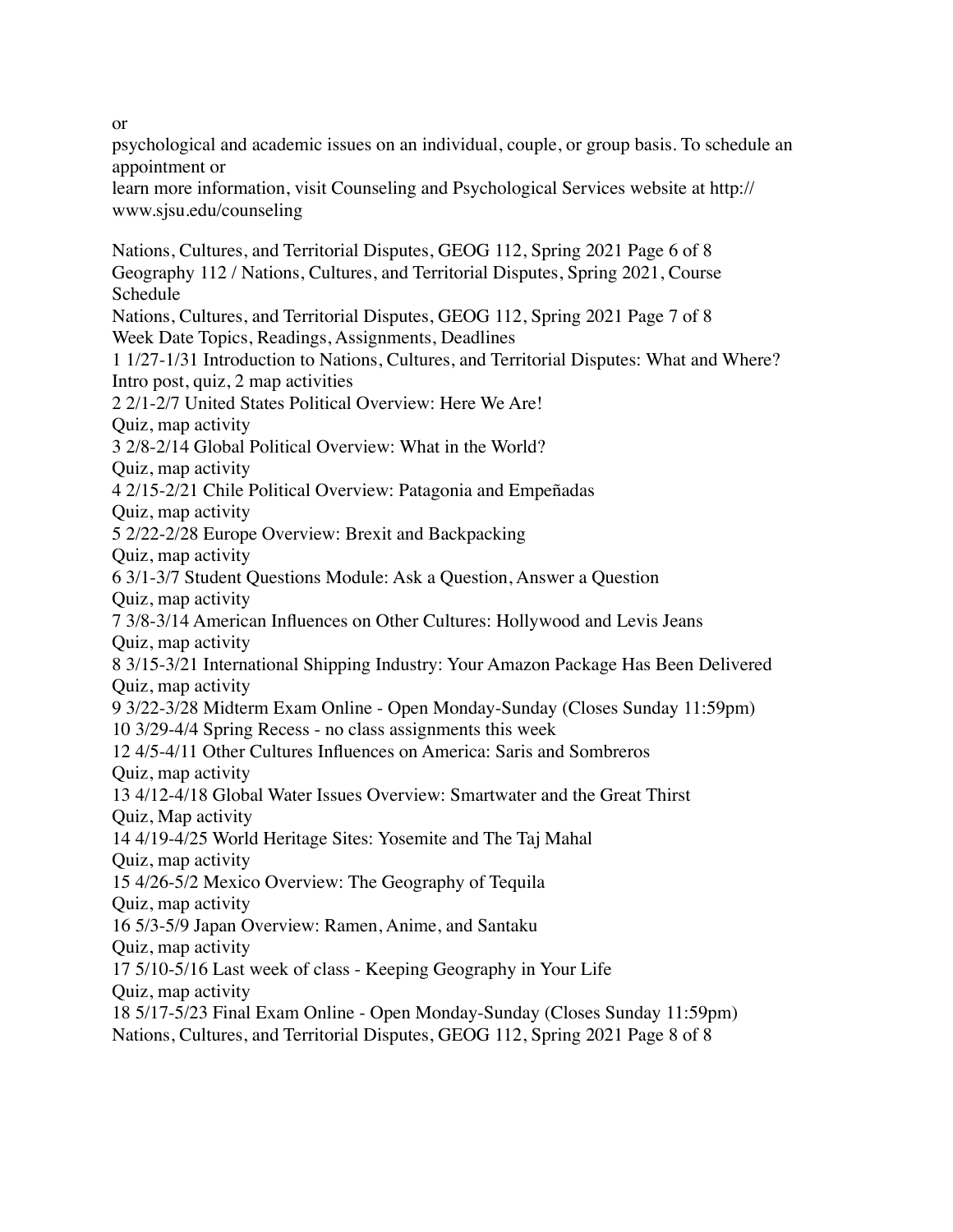## **Course Summary:**

| <b>Date</b>      | <b>Details</b>                                                                       |                       |  |  |  |  |
|------------------|--------------------------------------------------------------------------------------|-----------------------|--|--|--|--|
| Sun Sep 20, 2020 | <b>Assignment Europe Quiz</b>                                                        |                       |  |  |  |  |
|                  | <b>Assignment European Countries Map Game Upload</b><br>Assignment                   | due by<br>11:59p<br>m |  |  |  |  |
| Sun Oct 25, 2020 | <b>Assignment Other Culture's Influence on America Matching</b><br><b>Terms Quiz</b> | due by<br>11:59p<br>m |  |  |  |  |
|                  | Assignment The Caribbean Map Game Upload Assignment                                  | due by<br>11:59p<br>m |  |  |  |  |
| Sun Jan 31, 2021 | Assignment Current events write-up assignment                                        | due by<br>11:59p<br>m |  |  |  |  |
|                  | <b>Assignment Student Introductions and Profile Photo</b><br><b>Discussion</b>       | due by<br>11:59p<br>m |  |  |  |  |
|                  | Assignment Student Introductions and Profile Photo<br><b>Discussion</b>              | due by<br>11:59p<br>m |  |  |  |  |
|                  | <b>Assignment World Continents - Map Game Upload</b><br><b>Assignment</b>            | due by<br>11:59p<br>m |  |  |  |  |
|                  | Assignment World Oceans - Map Game Upload Assignment                                 | due by<br>11:59p<br>m |  |  |  |  |
| Sun Feb 7, 2021  | <b>Assignment Political Geography Quiz</b>                                           | due by<br>11:59p<br>m |  |  |  |  |
|                  | Assignment United States Map Game Upload Assignment                                  | due by<br>11:59p<br>m |  |  |  |  |
|                  | <b>Assignment United States Quiz</b>                                                 | due by<br>11:59p<br>m |  |  |  |  |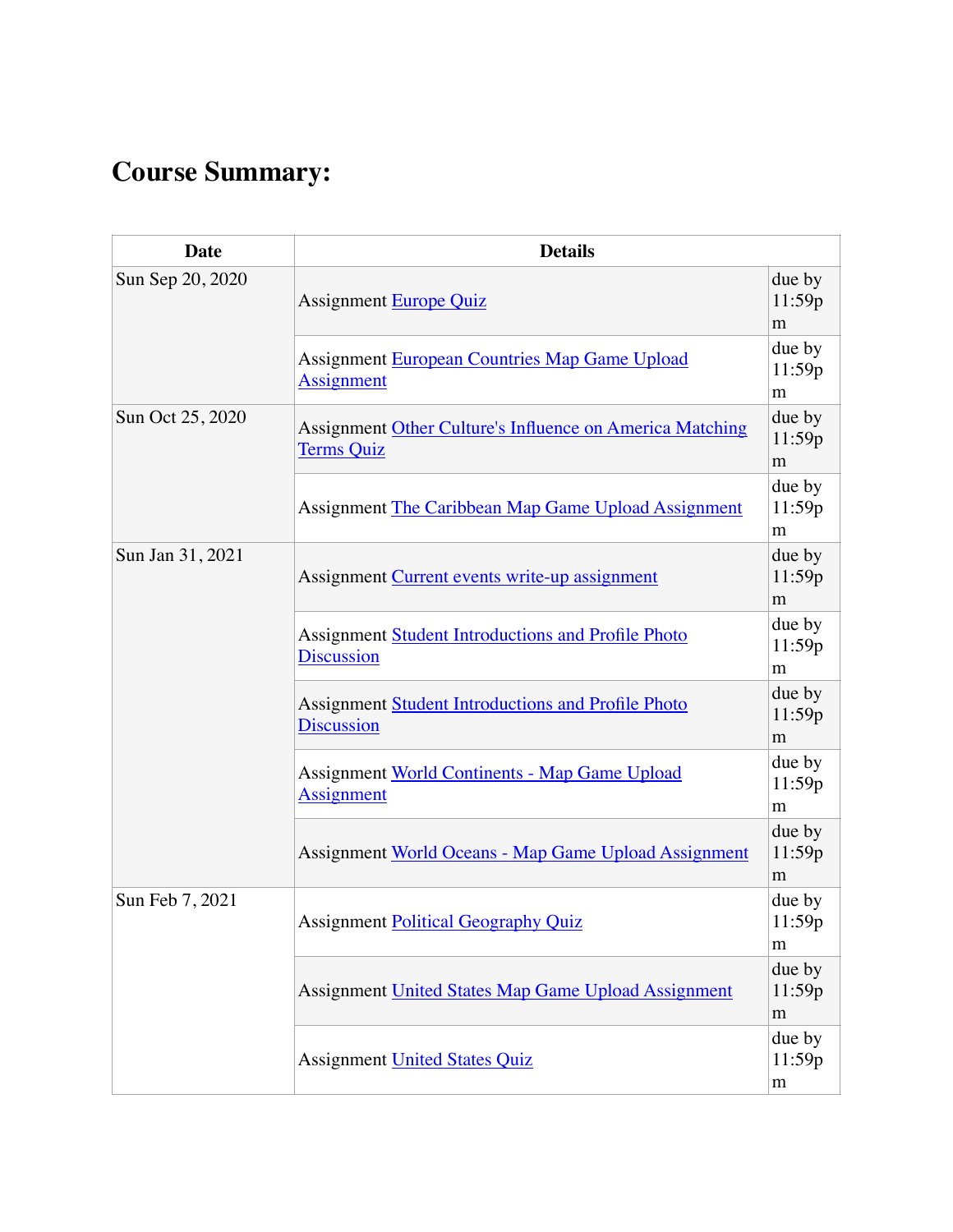| Sun Feb 14, 2021 | Assignment Middle East Countries Map Game Upload<br><b>Assignment</b>                              |                       |  |  |  |
|------------------|----------------------------------------------------------------------------------------------------|-----------------------|--|--|--|
|                  | <b>Assignment Political Geography Quiz</b>                                                         |                       |  |  |  |
| Sun Feb 21, 2021 | <b>Assignment Chile Quiz</b>                                                                       |                       |  |  |  |
|                  | <b>Assignment Chile Quiz</b>                                                                       | due by<br>11:59p<br>m |  |  |  |
|                  | Assignment European countries write-up assignment                                                  | due by<br>11:59p<br>m |  |  |  |
|                  | Assignment Faculty Led Program write-up assignment                                                 |                       |  |  |  |
|                  | <b>Assignment South America and Central America Countries</b><br><b>Map Game Upload Assignment</b> |                       |  |  |  |
|                  | <b>Assignment South America and Central America Countries</b><br><b>Map Game Upload Assignment</b> |                       |  |  |  |
| Sun Feb 28, 2021 | Assignment Asia Map Game Upload Assignment                                                         |                       |  |  |  |
|                  | <b>Assignment Student Questions Discussion Forum</b>                                               | due by<br>11:59p<br>m |  |  |  |
| Sun Mar 7, 2021  | <b>Assignment American Influences on Other Cultures</b><br><b>Assignment</b>                       |                       |  |  |  |
|                  | <b>Assignment Brexit Quiz</b>                                                                      | due by<br>11:59p<br>m |  |  |  |
|                  | <b>Assignment EU Countries - Map Game Upload Assignment</b>                                        | due by<br>11:59p<br>m |  |  |  |
|                  | <b>Assignment World Wonders and Landmarks Map Activity</b>                                         | due by<br>11:59p<br>m |  |  |  |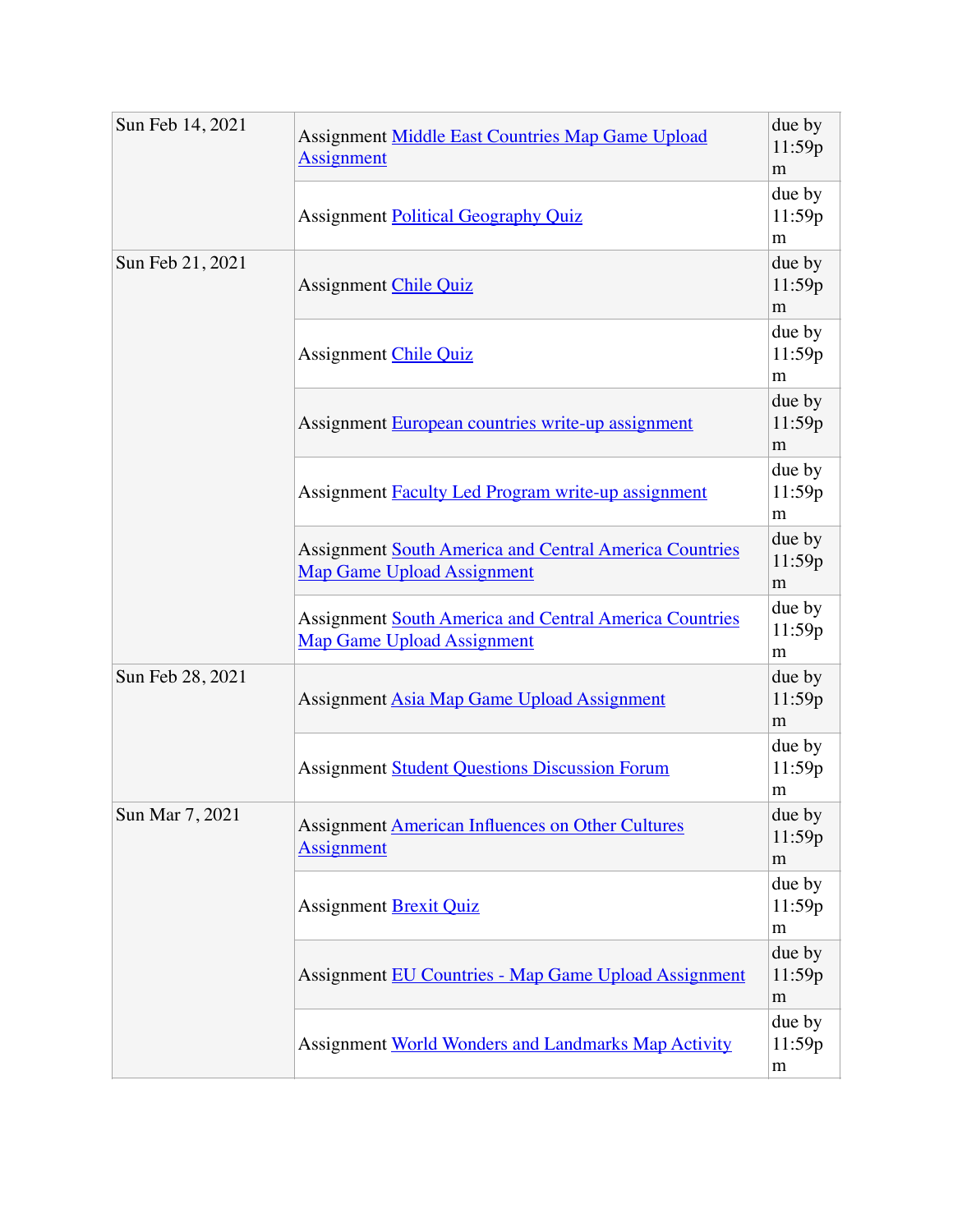| Sun Mar 14, 2021 | <b>Assignment International Shipping Industry Class Discussion</b>      |                       |  |
|------------------|-------------------------------------------------------------------------|-----------------------|--|
|                  | Assignment Oceania Map Game Upload Assignment                           | due by<br>11:59p<br>m |  |
| Sun Mar 21, 2021 | due by<br>Assignment 21 Major World Cities Map Game<br>11:59p           |                       |  |
|                  | Assignment Midterm Exam - Africa Map Game Upload<br><b>Assignment</b>   | due by<br>11:59p<br>m |  |
|                  | Assignment Midterm Exam - Multiple Choice                               | due by<br>11:59p<br>m |  |
|                  | Assignment The Last Current Events Check-In of the<br><b>Semester</b>   | due by<br>11:59p<br>m |  |
|                  | <b>Assignment World Heritage Sites Quiz</b>                             | due by<br>11:59p<br>m |  |
| Sun Mar 28, 2021 | <b>Assignment Global Water Issues Discussion</b>                        | due by<br>11:59p<br>m |  |
|                  | Assignment World Rivers - Map Game Upload Assignment                    | due by<br>11:59p<br>m |  |
| Sun Apr 4, 2021  | Assignment Wonders and Landmarks - Map Game Upload<br><b>Assignment</b> | due by<br>11:59p<br>m |  |
|                  | <b>Assignment World Heritage Sites Quiz</b>                             | due by<br>11:59p<br>m |  |
| Sun Apr 11, 2021 | Assignment Keeping Geography in your Life discussion                    |                       |  |
|                  | <b>Assignment Mexican States - Map Game Upload Assignment</b>           | due by<br>11:59p<br>m |  |
|                  | <b>Assignment Mexico Matching Terms Quiz</b>                            | due by<br>11:59p<br>m |  |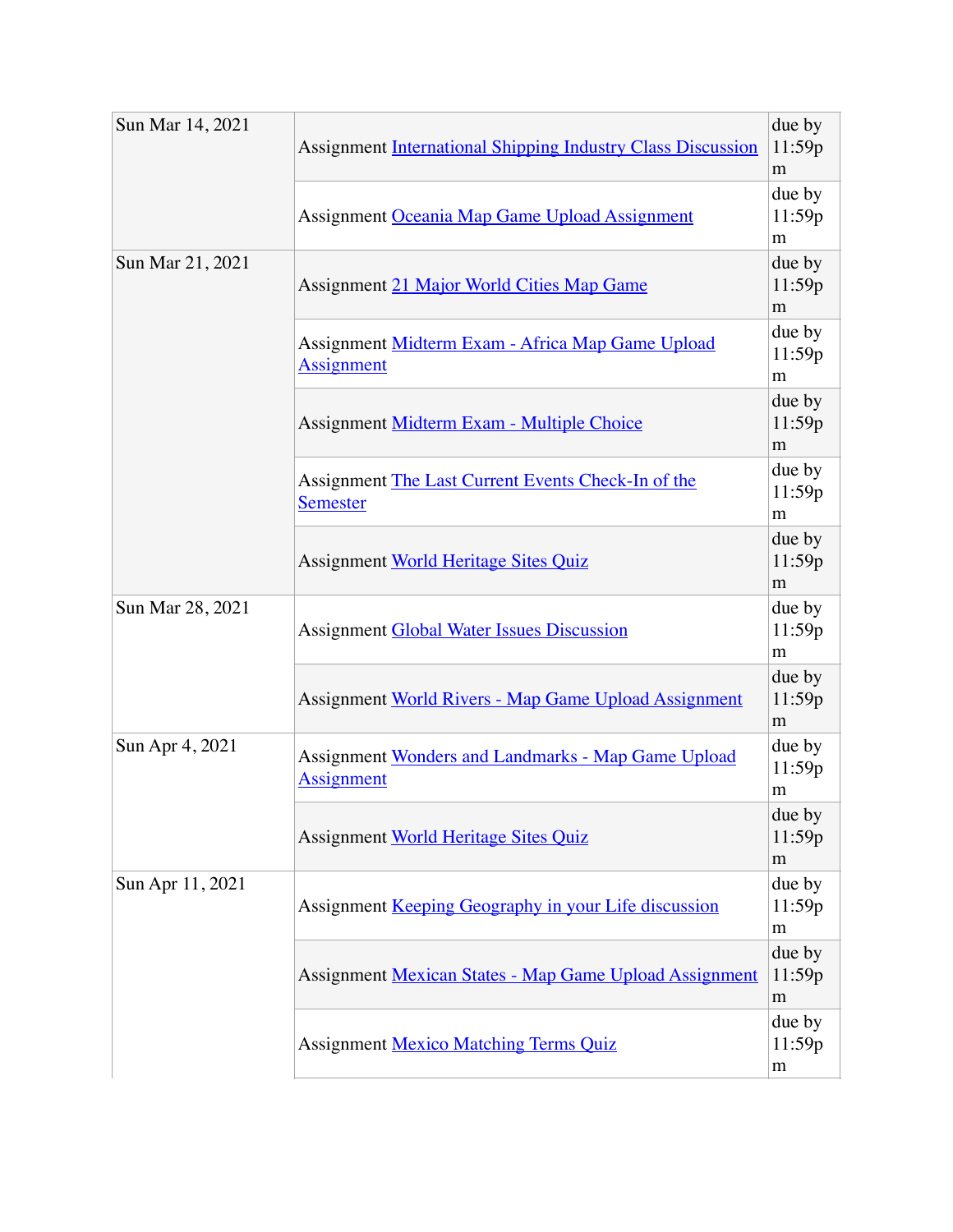|                  | <b>Assignment Your Choice Map Game</b>                                                                      | due by<br>11:59p<br>m |
|------------------|-------------------------------------------------------------------------------------------------------------|-----------------------|
| Sun Apr 18, 2021 | due by<br>11:59p<br>Assignment Extra Credit Assignment<br>m                                                 |                       |
|                  | Assignment Extra Credit Map Game: Disputed Areas and<br>Breakaway Regions Map Game Upload Assignment        | due by<br>11:59p<br>m |
|                  | <b>Assignment Japan Quiz</b>                                                                                | due by<br>11:59p<br>m |
|                  | Assignment Japanese Regions Map Game Upload Assignment 11:59p                                               | due by<br>m           |
| Sun Apr 25, 2021 | Assignment Keeping Geography in your Life discussion                                                        | due by<br>11:59p<br>m |
|                  | <b>Assignment Your Choice Map Game</b>                                                                      | due by<br>11:59p<br>m |
| Sun May 2, 2021  | due by<br>11:59p<br><b>Assignment Extra Credit Assignment</b><br>m                                          |                       |
|                  | Assignment Extra Credit Map Game: Disputed Areas and<br><b>Breakaway Regions Map Game Upload Assignment</b> | due by<br>11:59p<br>m |
|                  | <b>Assignment Final Exam - Essay Portion</b>                                                                | due by<br>11:59p<br>m |
|                  | <b>Assignment Final Exam - Map Portion</b>                                                                  | due by<br>11:59p<br>m |
|                  | Assignment Final Map Game Upload Assignment: UN<br><b>Member States</b>                                     |                       |
|                  | Assignment World Heritage Sites Overview                                                                    |                       |

### February 2021

| Calendar      |                |  |                          |  |        |          |
|---------------|----------------|--|--------------------------|--|--------|----------|
| <b>Sunday</b> | Monday Tuesday |  | Wednesda Thursday Friend |  | Friday | Saturday |